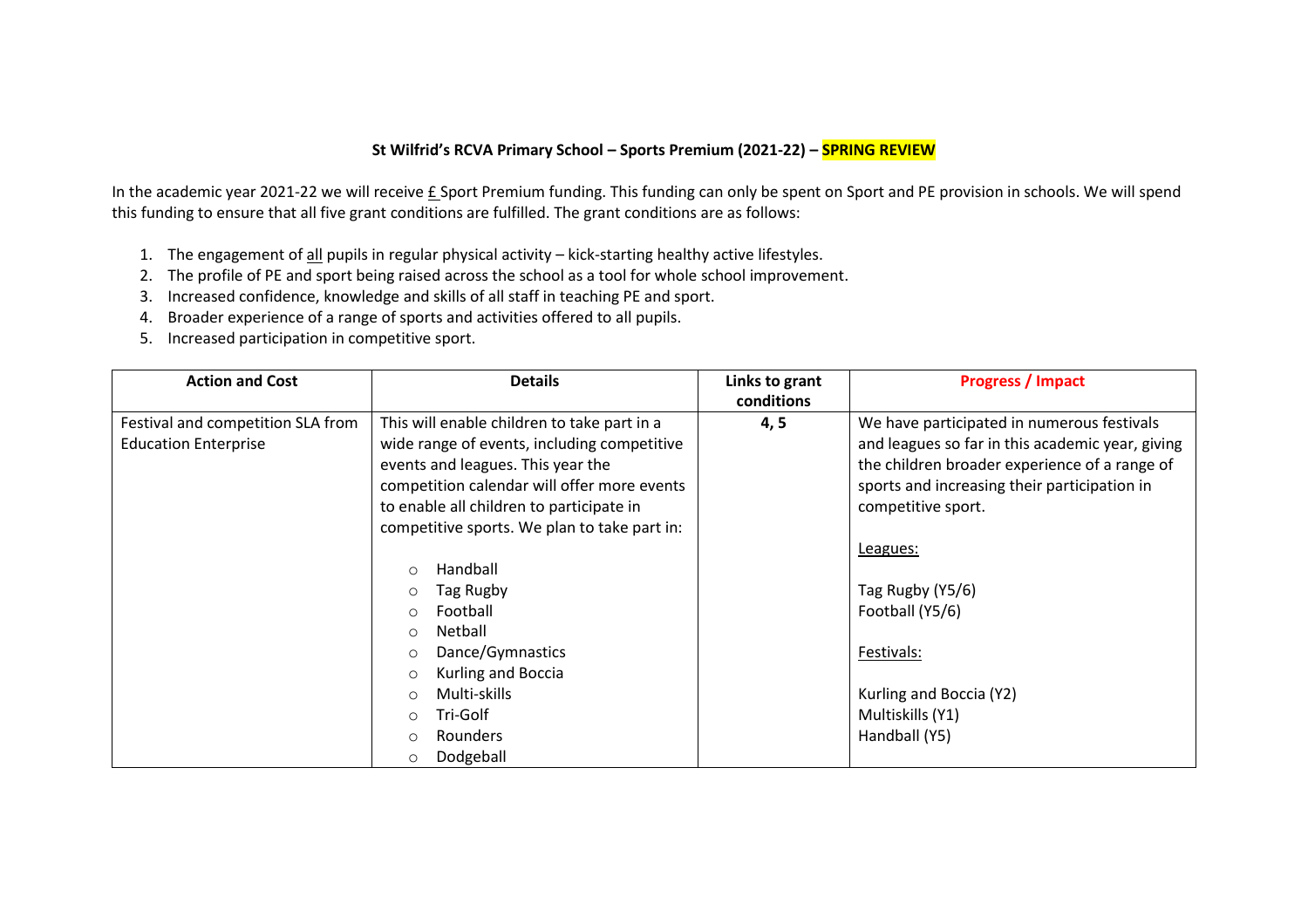|                                  | <b>Tennis</b><br>$\bigcirc$<br><b>Ultimate Frisbee</b><br>$\circ$ |      | Upcoming this half term:<br>Y4 Tennis festival<br>Y3/4 Football League.                           |
|----------------------------------|-------------------------------------------------------------------|------|---------------------------------------------------------------------------------------------------|
| <b>Education Enterprise SLA</b>  | Afternoons of PE Support Thursdays 1.15-<br>3.15pm                | 4, 5 | Each year group has been offered additional<br>sport through our after-school clubs.              |
| £2,000 - £3,000                  |                                                                   |      |                                                                                                   |
|                                  | After School Clubs Thursdays 3.30-4.30pm                          |      | Grab a Grown-Up Programme - takes place<br>every Friday morning.                                  |
|                                  | Grab a Grown-Up programme Friday 9-                               |      |                                                                                                   |
|                                  | 10am Fundamental Development                                      |      | Staff have attended the Cluster CPD that has                                                      |
|                                  | Programme                                                         |      | been available to us this year, dance, tennis,<br>and games. It has been lovely to see that staff |
|                                  | <b>Cluster Based Twilight Professional</b>                        |      | have implemented some of what was taught at                                                       |
|                                  | Development Workshops                                             |      | the CPD training, increasing confidence in<br>teaching.                                           |
|                                  | <b>Entries into Central Venue Leagues</b>                         |      |                                                                                                   |
|                                  |                                                                   |      | Playground Leaders - currently trying to                                                          |
|                                  | Y5/6 Playground Leaders                                           |      | organise a date that is available with the                                                        |
|                                  |                                                                   |      | <b>Education Enterprise team.</b>                                                                 |
| Sports Leaders through Education | This will enable children to kick-start their                     | 1, 2 | Playground Leaders - currently trying to                                                          |
| Enterprise                       | healthy active lifestyles as well as learning                     |      | organise a date that is available with the                                                        |
|                                  | new important leaderships skills. This will                       |      | <b>Education Enterprise team. This will be</b>                                                    |
| £100                             | increase their confidence and experience                          |      | through our package with Education Enterprise                                                     |
|                                  | and teach them important life skills.                             |      |                                                                                                   |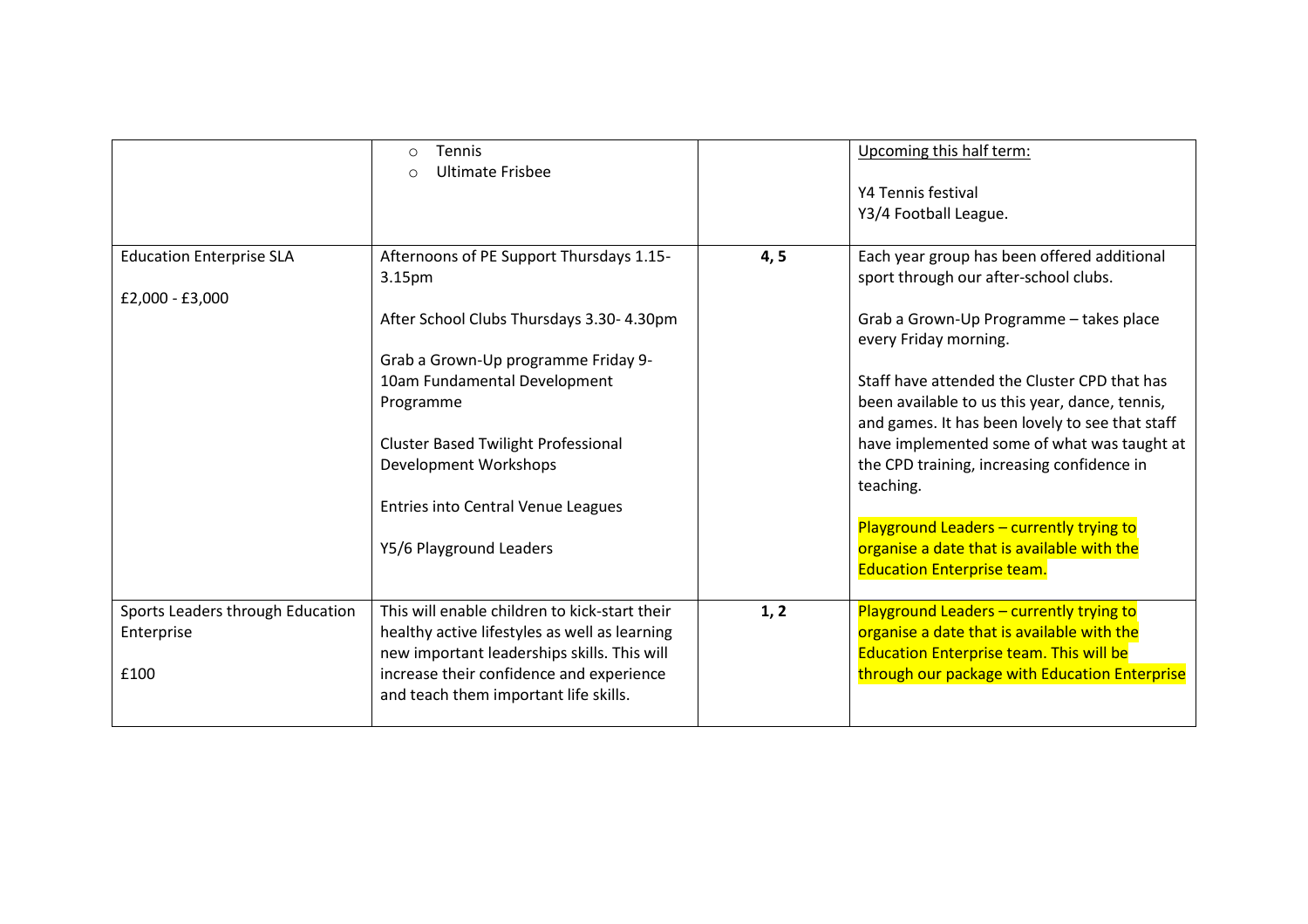| <b>Cricket Coaching for 'National</b><br>Cricket Week'<br><b>Estimated at £500</b> | This will meet all the grant conditions. Every<br>year group will receive a cricket-coaching<br>lesson during 'National Cricket Week.' At<br>the end of the week St Wilfrid's will be<br>holding their own Intra-festival. Y1 v Y2, Y3<br>v Y4 and Y5 v Y6.<br>This will increase activity, improve the<br>schools PE profile, increase confidence in | 1, 2, 3, 4, 5 | This will take place in the Summer Term, for<br><b>National Cricket Week with Darren Brown (All</b><br><b>Star Cricket)</b>                                                                                                                           |
|------------------------------------------------------------------------------------|-------------------------------------------------------------------------------------------------------------------------------------------------------------------------------------------------------------------------------------------------------------------------------------------------------------------------------------------------------|---------------|-------------------------------------------------------------------------------------------------------------------------------------------------------------------------------------------------------------------------------------------------------|
|                                                                                    | staff through CPD, offer a new experience<br>to the children and everyone will be taking<br>part in a competition.                                                                                                                                                                                                                                    |               |                                                                                                                                                                                                                                                       |
| St John's Pool Hire - Swimming<br>lessons<br>$£200 - possibly more?$               | This will engage the pupils of Y6 in regular<br>physical activity - kick starting healthy<br>lifestyles.                                                                                                                                                                                                                                              | $\mathbf{1}$  | This takes place in the Summer Term.<br><b>Enquiring about additional lessons for Y5</b><br>children. These sessions will act as booster<br>sessions due to the children missing out on<br>swimming sessions over the last two years due<br>to Covid. |
| Making Classrooms Active, CPD<br>from Youth Sport Trust<br>£175                    | This will help to increase confidence,<br>knowledge and skills of all staff in teaching<br>PE and sport.                                                                                                                                                                                                                                              | $\mathbf{1}$  | Potential for Staff Meeting?                                                                                                                                                                                                                          |
| <b>Medals and Trophies</b><br>(Runathon/Competitions)<br>Estimated at £300         | This will give the children a sense of<br>achievement, something to aspire towards<br>and increase their interest in competitive<br>sport.                                                                                                                                                                                                            | 5             | As and when required.                                                                                                                                                                                                                                 |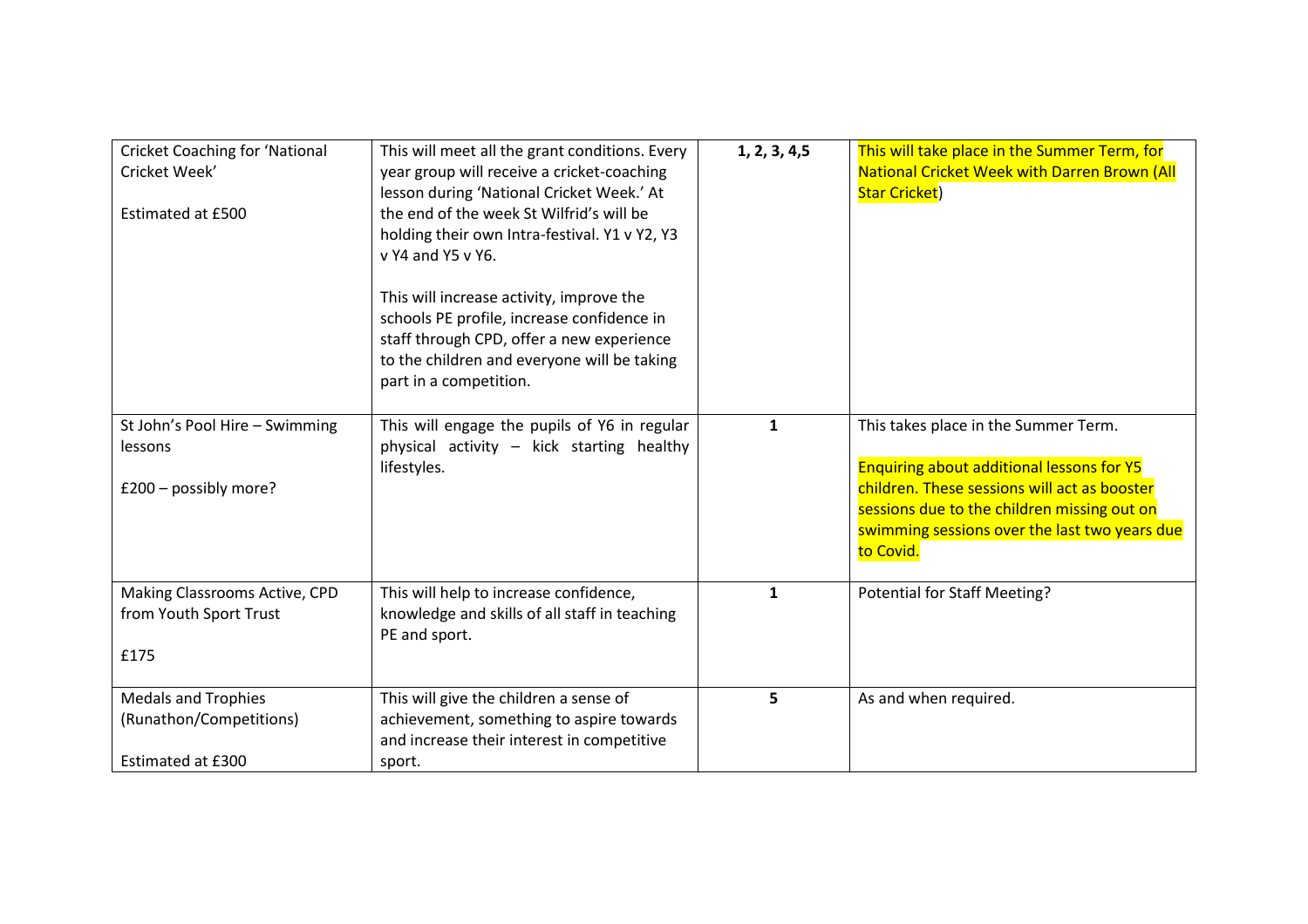| Transport                         | Buses will be used to transport children to       | 5       | As and when required.                                                                           |
|-----------------------------------|---------------------------------------------------|---------|-------------------------------------------------------------------------------------------------|
|                                   | festivals and competitions. Due to an             |         |                                                                                                 |
| Estimated at £800                 | increase in competitions and festivals on         |         |                                                                                                 |
|                                   | offer, transport costs will be increased          |         |                                                                                                 |
|                                   | compared to previous years.                       |         |                                                                                                 |
| Equipment                         | We plan to purchase a wide range of               | 1, 2, 4 | Reaction wall - In the process of trying to find                                                |
| Further storage                   | equipment to supplement curriculum                |         | a solar powered Reaction wall (to be mounted                                                    |
| Outdoor gym equipment             | teaching. We will also be updating                |         | to an outside wall) I have received a quote for                                                 |
|                                   | equipment due to wear and tear.                   |         | an electrical one but ideally would prefer it to                                                |
| Estimated at £5,000               |                                                   |         | be solar-powered.                                                                               |
|                                   |                                                   |         |                                                                                                 |
| <b>Further After-school Clubs</b> | A range of different after school clubs will      | 1, 4    | Gymnastics                                                                                      |
|                                   | help to broader the experience of a range of      |         |                                                                                                 |
| £5,000                            | sports and activities offered to all pupils. It   |         | children<br>have received<br>Gymnastics<br>The                                                  |
|                                   | will also help to increase the engagement of      |         | coaching on Tuesday afternoons and have been                                                    |
|                                   | all pupils in regular physical activity.<br>Dance |         | offered additional sessions through on after                                                    |
|                                   | $\circ$<br>Archery                                |         | school club. The children have really enjoyed<br>this opportunity and it has been great CPD for |
|                                   | $\circ$                                           |         | staff so far.                                                                                   |
|                                   |                                                   |         |                                                                                                 |
|                                   |                                                   |         | Multi-skills club                                                                               |
|                                   |                                                   |         |                                                                                                 |
|                                   |                                                   |         | Y1/2/3/4 have all had the opportunity for                                                       |
|                                   |                                                   |         | additional sport through multi-skills after school                                              |
|                                   |                                                   |         | club on a Wednesday. This will be available to                                                  |
|                                   |                                                   |         | Y5 and Y6 in the Summer term. This is always a                                                  |
|                                   |                                                   |         | popular club.                                                                                   |
|                                   |                                                   |         |                                                                                                 |
|                                   |                                                   |         |                                                                                                 |